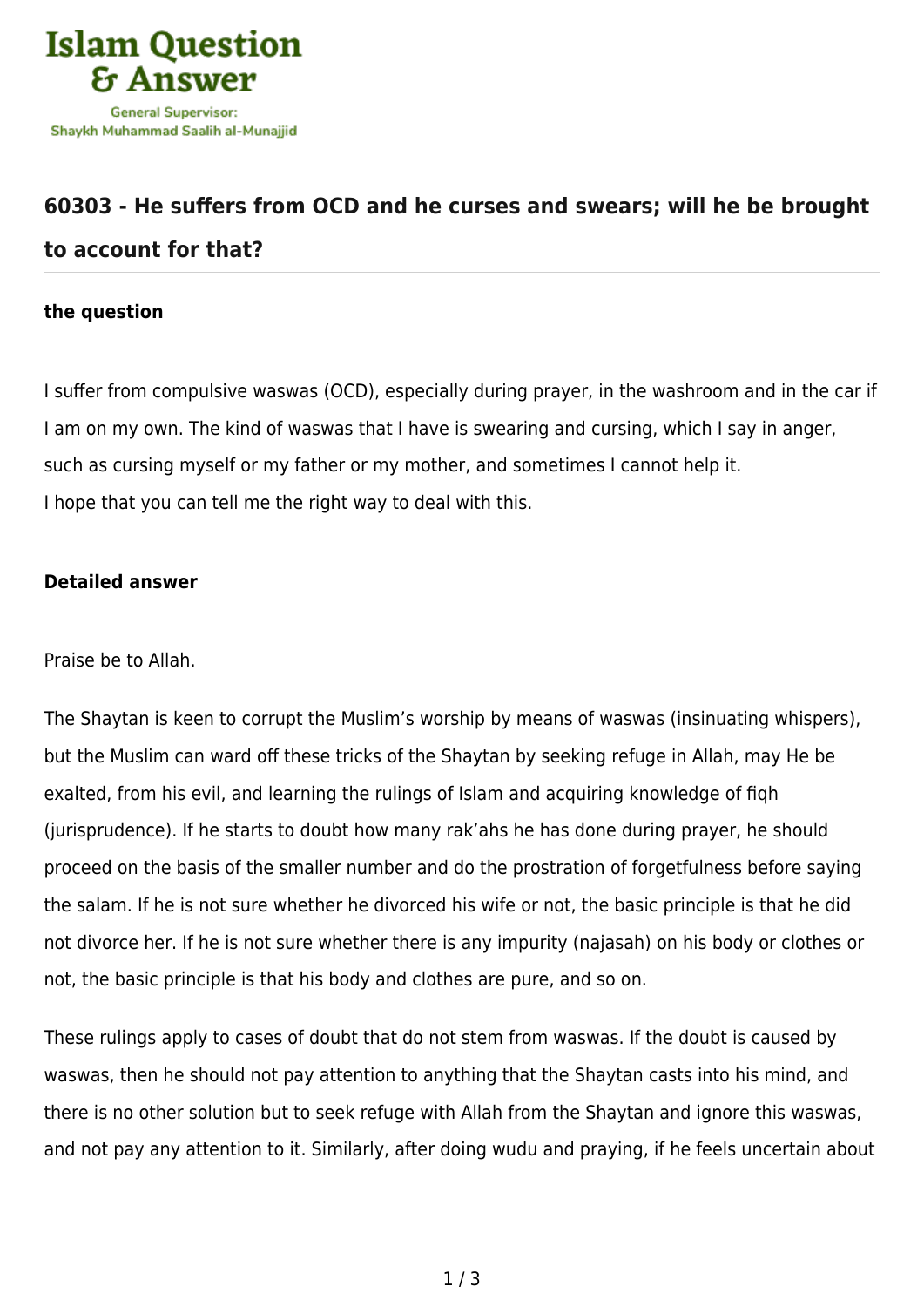

them, he should not pay any attention to that uncertainty.

If this waswas is not warded off by seeking refuge with Allah, and it overwhelms the Muslim until he says or does something without realizing, that is compulsive waswas or OCD (al-waswas alqahri). This is a kind of sickness and he should seek treatment for it by means of ruqyah (recitations) from the Quran and Sunnah as prescribed in Islam, and permissible medicines. There is no reason why he should not go to a Muslim doctor whose religious commitment and knowledge of Islam can be trusted.

If this person who is affected by waswas experiences physical movements that he cannot control or he says things that he cannot stop himself saying, then there is no sin on him and he is excused according to Islam, because in that case he has been burdened with something that he cannot bear, so he is excused because Allah says (interpretation of the meaning):

"Allah burdens not a person beyond his scope" (al-Baqarah 2:286)

"So keep your duty to Allah and fear Him as much as you can"(al-Taghabun 64:16)

In the answer to question no. [10160](https://islamqa.com/en/answers/10160), we have quoted the words of Shaykh Muhammad ibn Salih al- 'Uthaymeen (may Allah have mercy on him):

Similarly, if there crosses his mind any thought of impugning Allah (may He be exalted) or impugning the Quran or other kinds of kufr (disbelief), he should not pay any attention to it, and it will not harm him, and even if we assume that he says such things involuntarily, there will be no sin on him. End quote.

For more information on your situation and on how to treat it by means of ruqyah prescribed in Islam and adhkar (words of remembrance) narrated from the Prophet (peace and blessings of Allah be upon him), please see the following questions: [39684](https://islamqa.com/en/answers/39684), [10160](https://islamqa.com/en/answers/10160), [59931,](https://islamqa.com/en/answers/59931) [62839,](https://islamqa.com/en/answers/62839) [25778](https://islamqa.com/en/answers/25778) and [12315](https://islamqa.com/en/answers/12315).